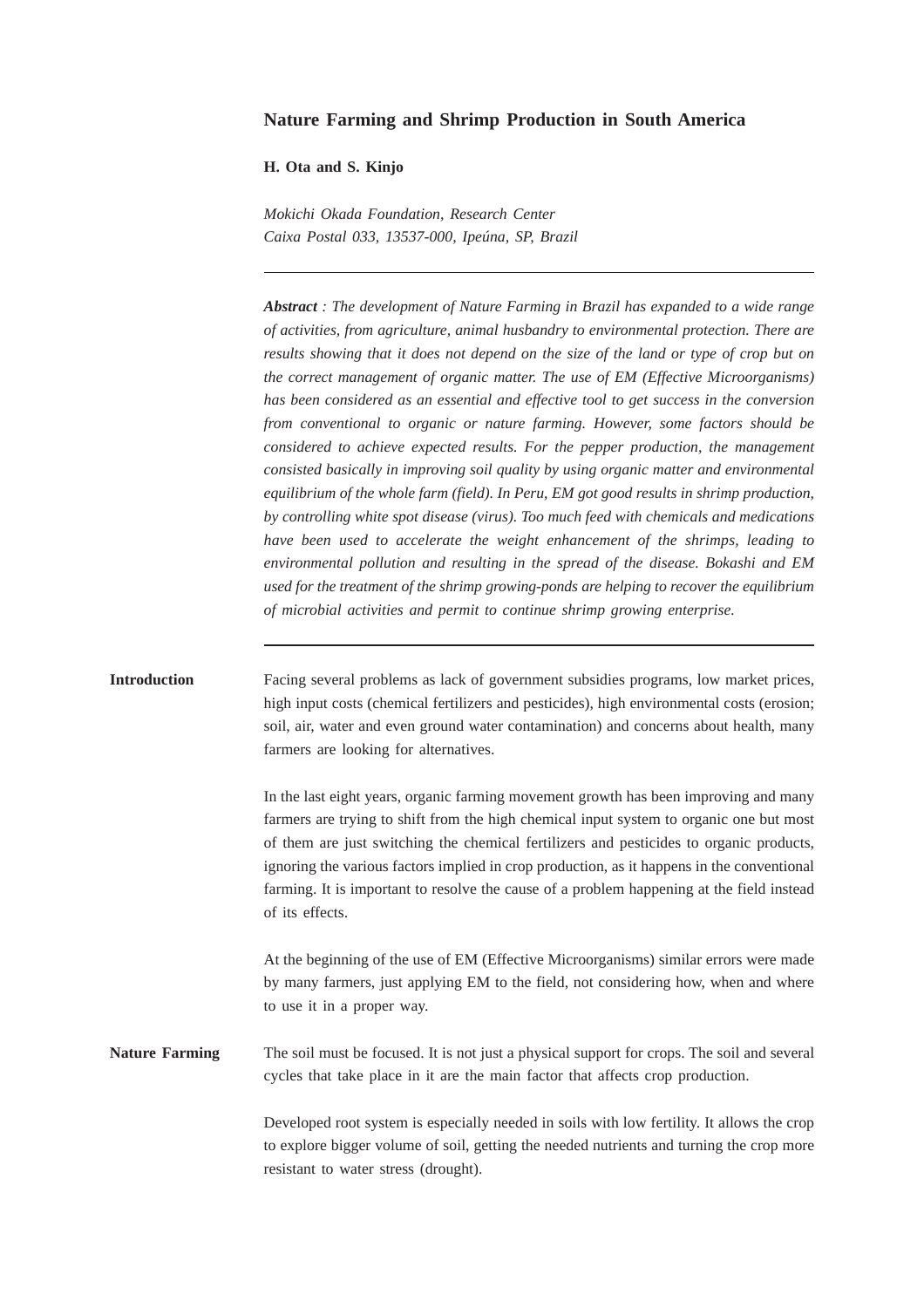What kind of soil do permit the root to develop? How to get to this soil? Crops need an aggregate soil to have the roots to develop properly. The correct use of organic matter is the point to promote the activity of beneficial organisms as earthworms, bacteria and fungi. The microorganisms metabolize organic matter and resulting substances promote the agreggation of soil particles.

Since beneficial microbial activity is needed, the quality of the organic matter is very important. It can be brought from outside or produced in the field. With the use of EM the organic matter is fermented producing beneficial substances. Therefore when animal husbandry residues are used, for instance, a treatment is needed before applying this material to soil. A good way to evaluate the state of the material is its smell. Bad smell indicates putrefaction and then a treatment like fermentation or even composting should be done before use to avoid negative effects, such as compacted soil and weak plants.

The organic matter can be produced in the field as green manure or weeds that grow with the crop. Despite the term 'green manure' the purpose of this vegetation is not the direct fertilization of the crop but the improvement of soil physical properties. In this case the use of leguminous plants do not seem to give good results because of its nitrogen content, specially in hot and humid places, since its decomposition is very fast and do not improve the soil quality. Since the EM is composed by several groups of microorganism the combination of organic matter source should be diversified. It allows the soil to have a diversity of microorganisms associated to different plant roots, different soil depths reached by the roots, and different nutritional composition.

Another important point to be considered is the way organic matter should be applied to the soil. The best results were obtained when the compost or green manure are just put on the surface of the soil or incorporated to the maximum depth of 10cm. If organic matter is amended deeper, it may putrefy and then produce malefic substances for the crop and soil organisms, letting the soil to harden and the crop to become susceptible to pests and diseases. Placing the organic matter on the surface has the other function of protecting the soil against the action of the sun rays and impact of water from rain or irrigation that compact the soil.

Like the diversity of organisms in EM and weeds, as already mentioned, the diversity of vegetations, some serving as wind-breaks, has shown positive effects on creating a more healthy environment and helps to keep the natural enemies of pests that attack the crop.

Report of Pepper<br>
Pepper<br>
Pepper farmers at the North Region of Brazil - Pará State, nearly 50 farmers are using **Production** EM. The oldest user started 5 years ago. Pepper starts production on the first year after planting but just after harvesting 7 to 8 years the plantations are profitable. At the market, the prices are good once in ten years. The problem is that most of the farmers face Fusarium disease that attacks the crop on its third to fourth year after planting. That makes the costs very high. Farmers used mainly manure and oil cake in large amount without adequate treatments and incorporated to soil deeply. As a result, in rainy and hot environment, the organic matter decayed, making the soil hard and creating a good place for diseases to develop. On the hard soil the water from rain or irrigation did not